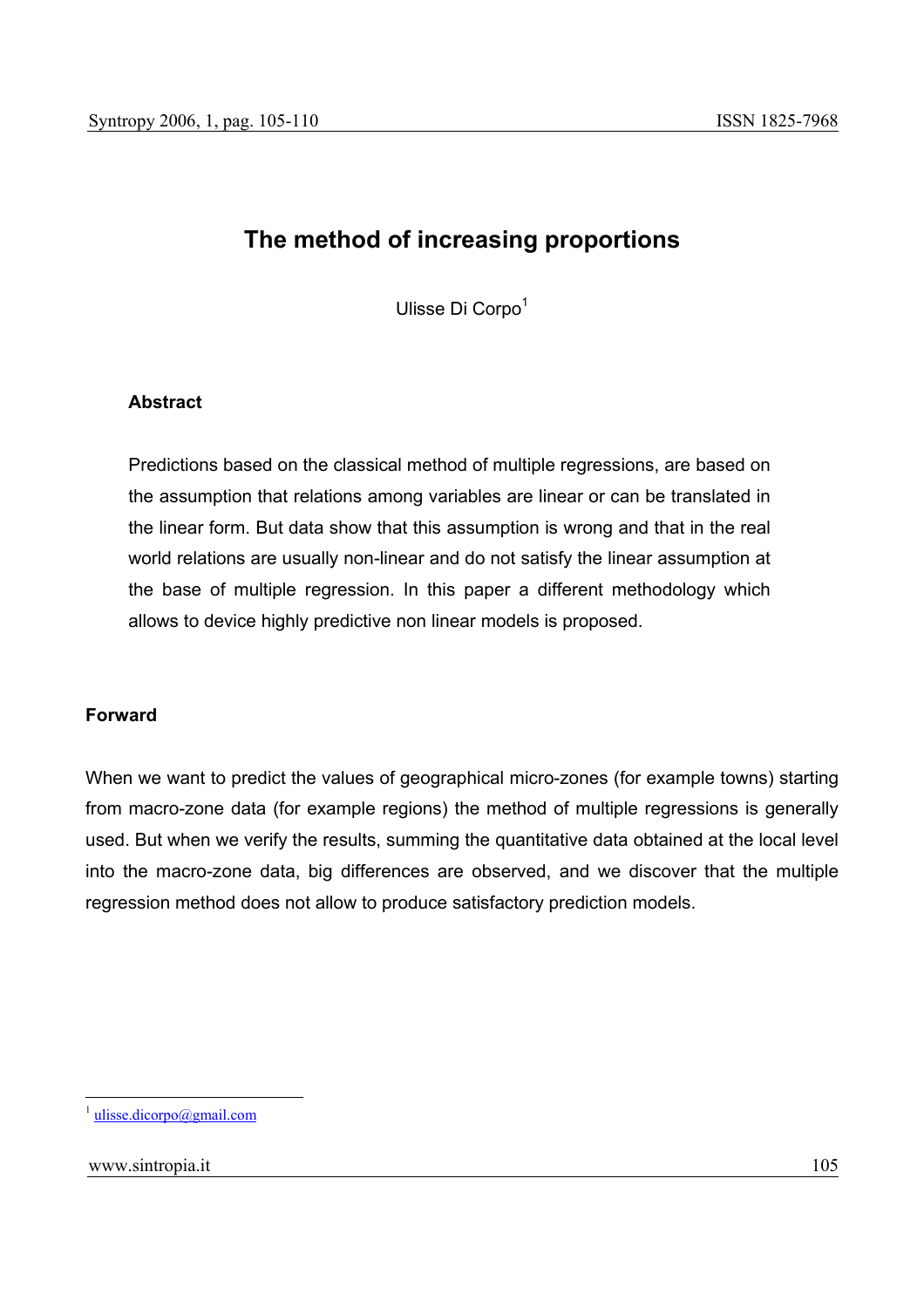This is the consequence of:

- $\triangleright$  The complex nature of variables: for example, in the Italian case, correlations in South Italy are usually totally different from those within North Italy. Linear correlation techniques are not able to handle this complexity.
- $\triangleright$  Often obvious intervening variables correlate with all the set of variables, for example the distinction between North and South Italy; the strong correlation observed among variables are often due to these intervening variables.
- $\triangleright$  When using few macro-units (for example the 20 Italian regions) statistical significance is very approximate and is not able to distinguish among predictive correlations and correlations due to an intervening variable (for example North/South).

## **The increasing proportion method**

A different method was tested in order to study non linear relations and discriminate correlations on the basis of extremely high statistical significance.

This method functions in the following way:

- 1. Each ratio is ordered from lower to higher values.
- 2. Proportions among the ratio and the ratio which has to be predicted are calculated.
- 3. Only those ratios which show increasing proportions are selected.

In the following example we see that, when the ratio increases also the proportion with the dependent ratio, which we want to predict, increases.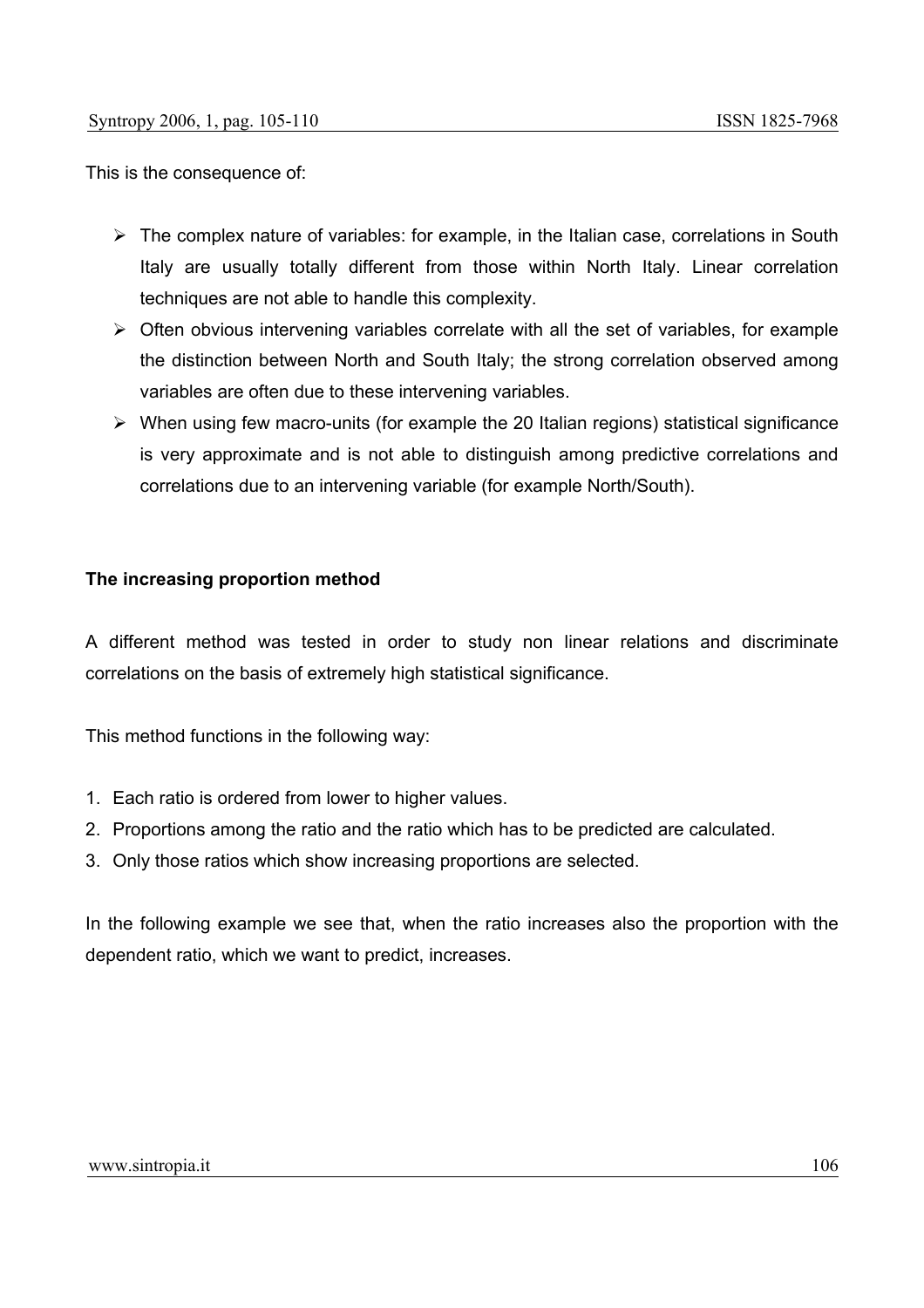| $100.1$ mortaonig proportions |                    |                   |  |  |
|-------------------------------|--------------------|-------------------|--|--|
| <b>Ratio known</b>            |                    |                   |  |  |
| only for                      | <b>Known ratio</b> | <b>Proportion</b> |  |  |
| macro-zones                   |                    |                   |  |  |
| 29.1                          | 3.2209347572312    | 0.1106850432038   |  |  |
| 21.4                          | 3.7472576341536    | 0.1751054969231   |  |  |
| 24.0                          | 4.2306504791205    | 0.1762771032967   |  |  |
| 25.2                          | 4.6657799308346    | 0.1851499972553   |  |  |
| 20.8                          | 5.2952271608988    | 0.2545782288894   |  |  |
| 19.8                          | 5.9854907244274    | 0.3022975113347   |  |  |
| 20.5                          | 7.6421077174166    | 0.3727857423130   |  |  |
| 14.1                          | 10.1008595988539   | 0.7163730211953   |  |  |
| 17.7                          | 16.9204114240064   | 0.9559554476840   |  |  |
| 15.8                          | 16.9357366771160   | 1.0718820681719   |  |  |
| 13.0                          | 18.7267234701782   | 1.4405171900137   |  |  |
| 12.3                          | 23.0345854828162   | 1.8727305270582   |  |  |
| 11.4                          | 24.3379344343111   | 2.1349065293255   |  |  |
| 10.3                          | 24.7761336866902   | 2.4054498724942   |  |  |
| 11.2                          | 26.9976775283271   | 2.4105069221721   |  |  |
| 10.8                          | 28.7036518210801   | 2.6577455389889   |  |  |
| 12.7                          | 36.7435590173757   | 2.8931936234154   |  |  |
| 16.0                          | 47.1063829787234   | 2.9441489361702   |  |  |
| 12.5                          | 51.7574171029668   | 4.1405933682373   |  |  |
| 13.5                          | 56.3550834597876   | 4.1744506266509   |  |  |

**Tab. 1 – Increasing proportions** 



of the function.

The probability that the proportion increases moving from line 2 to line 3 is  $\frac{1}{2}$ , the probability that the proportion continues to increase moving from line 3 to line 4 is  $\frac{1}{4}$ . The total probability that the proportions increase moving from line 2 to line 4 is therefore  $\frac{1}{2} \times \frac{1}{4}$  $(1/2^{2!})$ . The probability of 19 increasing proportions (as in this table) is therefore  $1/2^{19!}$ , which means 1 probability every 12,164,510 billion cases, practically impossible by pure chance.

If we plot the values of the table (known ratio and dependent ratio which we want to predict), we observe that the relation is nonlinear. The relation corresponds therefore to a function of which we have only a limited number of points. Points which can be used to assess the intermediate values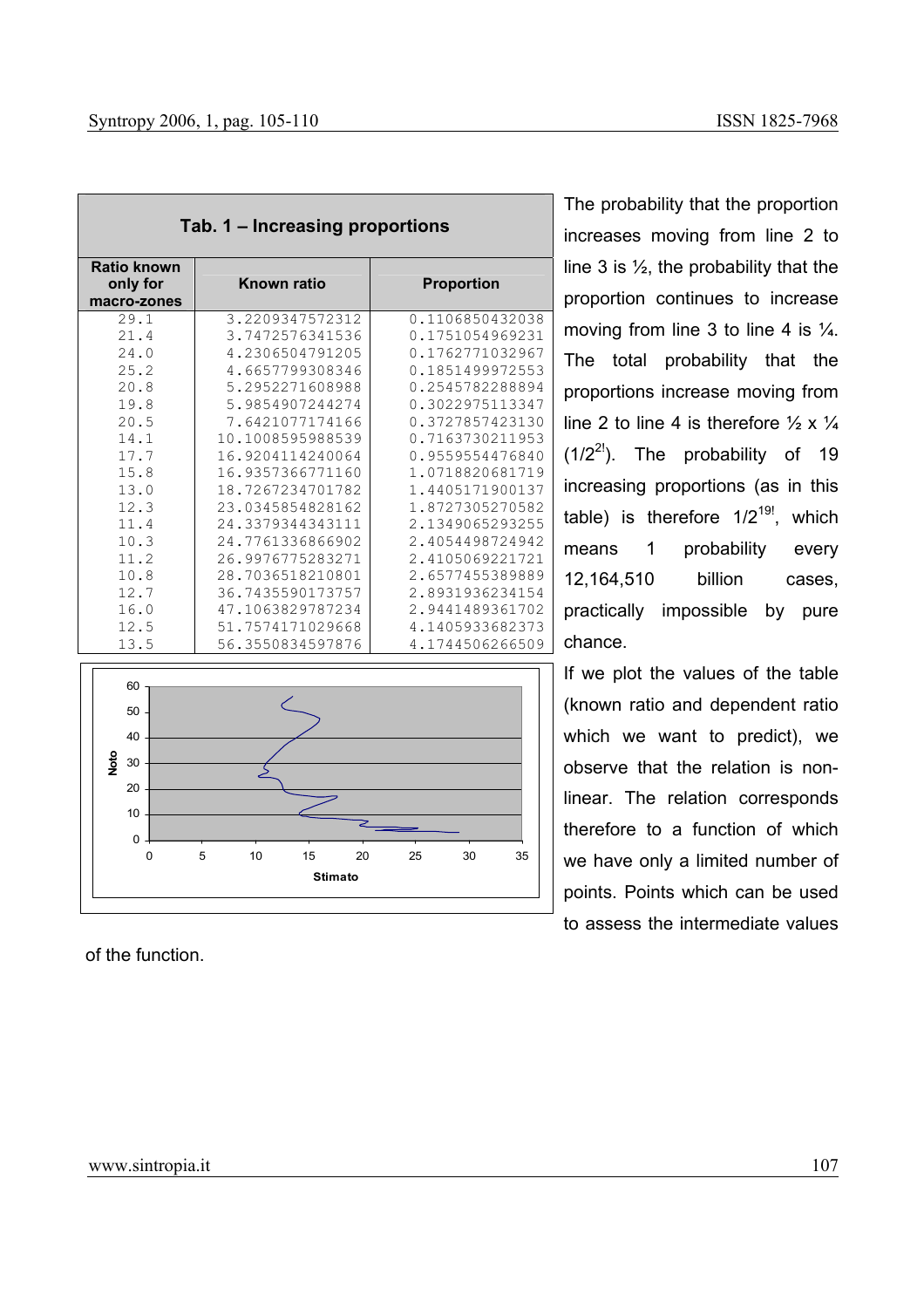#### **An example**

The method of the increasing proportions has been used to predict irregular work at the local level starting from data which is known only at the regional level. Using the method of the increasing proportions, 13 indicators produced from the census data obtained 19 increasing proportions. These 13 indicators have been used to predict the local value of irregular work. In this example the quantitative value of irregular work was obtained and it was then summed to obtain the regional values already known. The difference observed is 14.54% in 1999, 13.00% in 2000 and 12,54% in 2001.

In order to reduce this error, local values were corrected according to the regional known values, in such a way that the sum of local values coincided with the known regional values. The result is the following:



Anlysis produced using sintropia-AS http://www.sintropia.it/ricerca/landstat/landstat.htm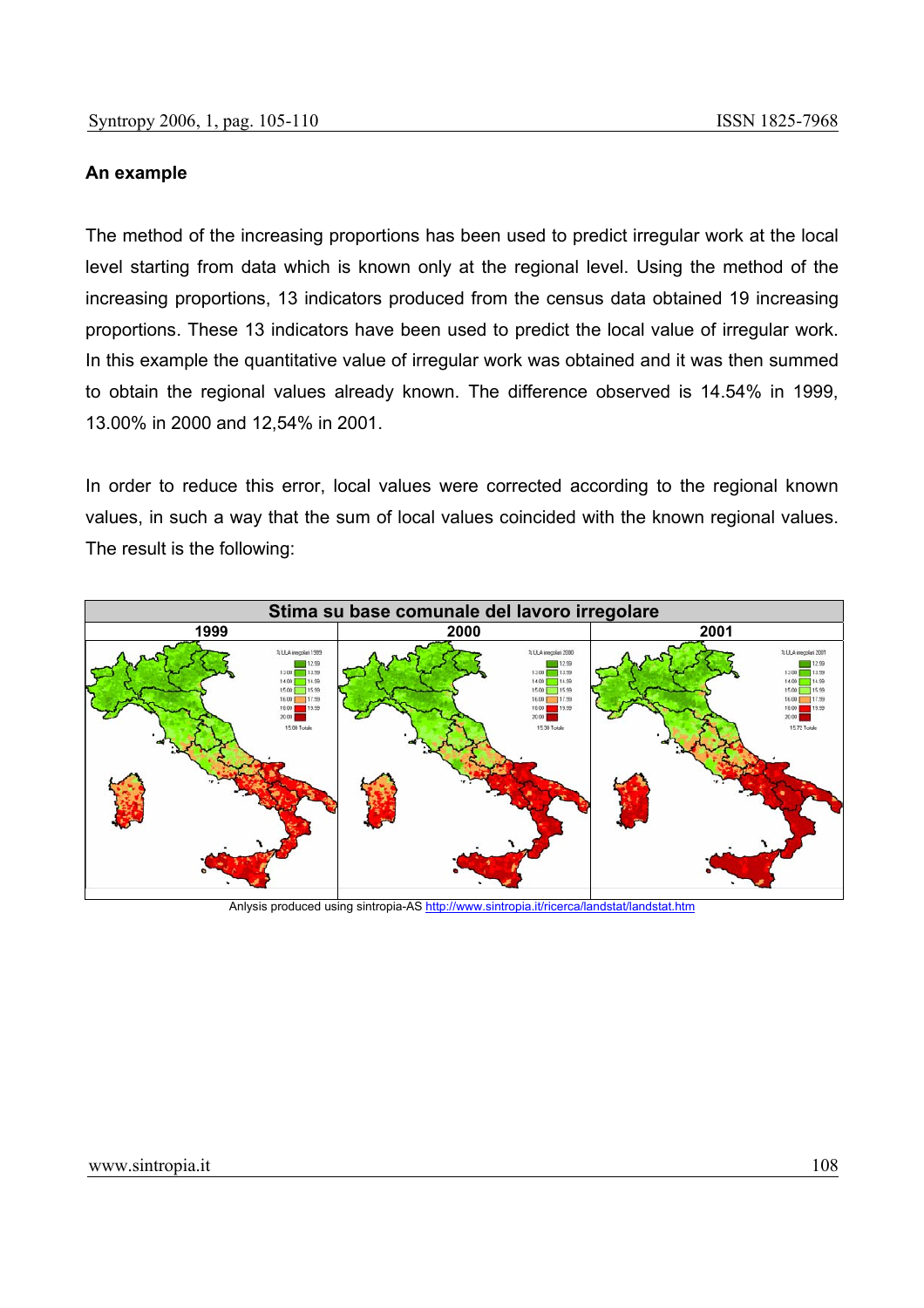## **Comparison with a known variable (Active population 1991)**

In order to verify this method a variable known at the local and macro level was used (Active Population).

|                       | <b>Prediction</b> |           | <b>Real data Difference</b> |
|-----------------------|-------------------|-----------|-----------------------------|
| Piemonte              | 1.810.256         | 1.915.651 | $-5.50%$                    |
| Valle d'Aosta         | 51.118            | 52.712    | $-3.02%$                    |
| Lombardia             | 3.879.296         | 4.020.360 | $-3.51%$                    |
| Trentino Alto Adige   | 397.782           | 392.729   | $-1.29%$                    |
| Veneto                | 1.927.250         | 1.936.915 | $-0.50%$                    |
| Friuli Venezia Giulia | 505.731           | 509.894   | $-0.82%$                    |
| Liguria               | 673.259           | 673.315   | $-0.01%$                    |
| Emilia Romagna        | 1.707.527         | 1.814.770 | $-5.91%$                    |
| Toscana               | 1.488.400         | 1.543.354 | $-3.56%$                    |
| Umbria                | 347.504           | 336.412   | $+3.30%$                    |
| Marche                | 620.276           | 626.172   | $-0.94%$                    |
| Lazio                 | 2.183.445         | 2.168.728 | $+ 0.68%$                   |
| Abruzzo               | 525.869           | 502.429   | $+4.67%$                    |
| Molise                | 132.778           | 132.390   | $+ 0.29%$                   |
| Campania              | 2.353.818         | 2.197.869 | $+ 7.10%$                   |
| Puglia                | 1.648.401         | 1.562.468 | $+ 5.50%$                   |
| <b>Basilicata</b>     | 245.075           | 245.622   | $-0.22%$                    |
| Calabria              | 823.986           | 800.200   | $+2.97%$                    |
| Sicilia               | 2.041.341         | 1.829.059 | $+11.61%$                   |
| Sardegna              | 675.876           | 663.589   | $+ 1.85%$                   |

A big part of these differences can be explained by the fact that extreme values are predicted using the last known point of the function. This choice cuts extreme values (high and low values) and the effect is that positive differences are observed in those territories where the value is low (South Italy) and negative differences are observed in those territories where the value is high (North Italy).